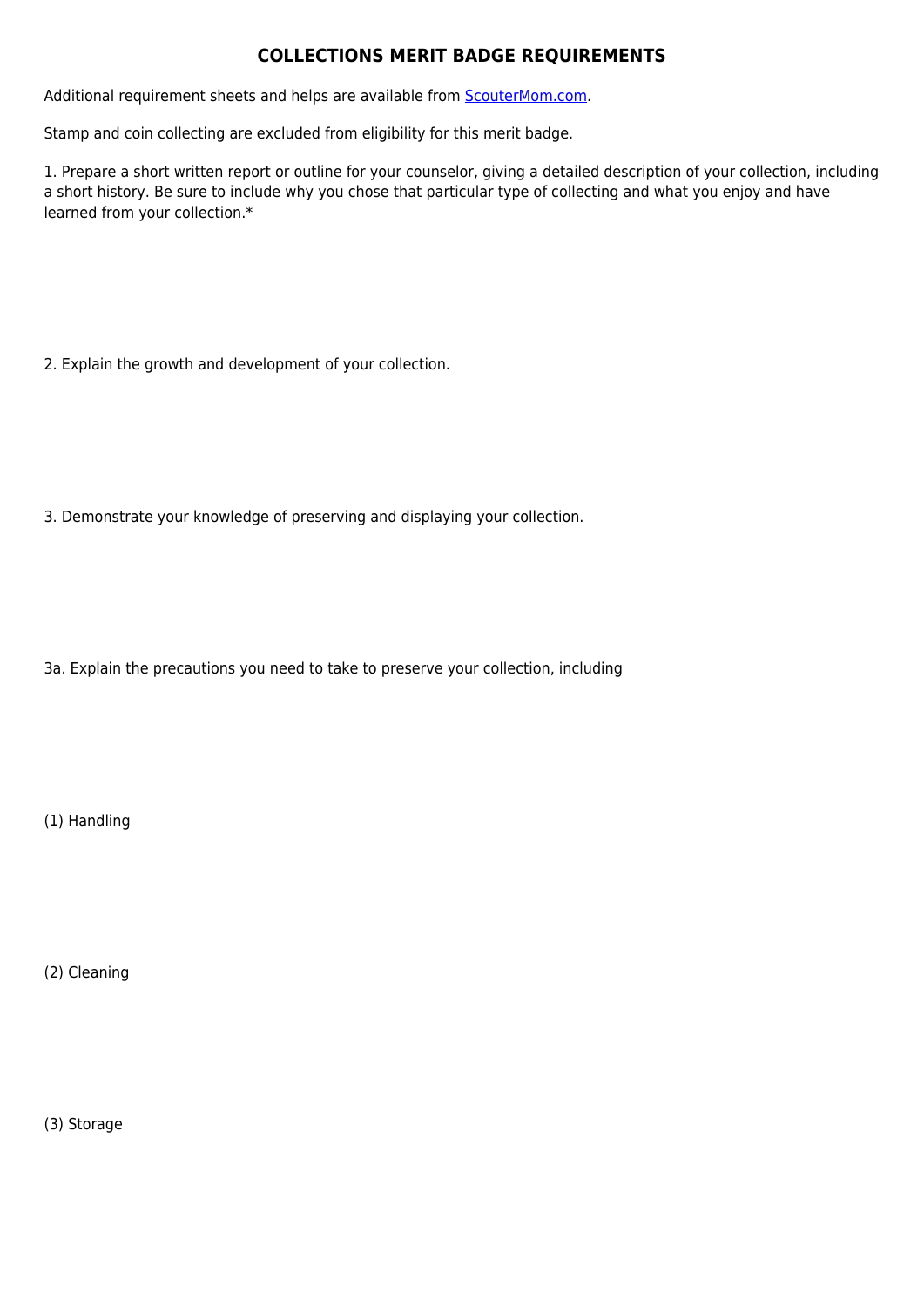3b. Explain how best to display your collection, keeping in mind preserving as discussed above

3c. Explain to your counselor the events available for a hobbyist of this collection, including shows, seminars, conventions, contests, and museum programs and exhibits.

4. Demonstrate your knowledge of collecting and investing. Discuss with your counselor:

4a. How investing and speculation would apply to your collection

4b. What you would look for in purchasing other collections similar to yours

4c. What you would expect in return value if you decided to sell all or part of the collection

5. Do the following:

5 Do the following: a. Discuss with your counselor at least 10 terms commonly used in your collection and be prepared to discuss the definition of each.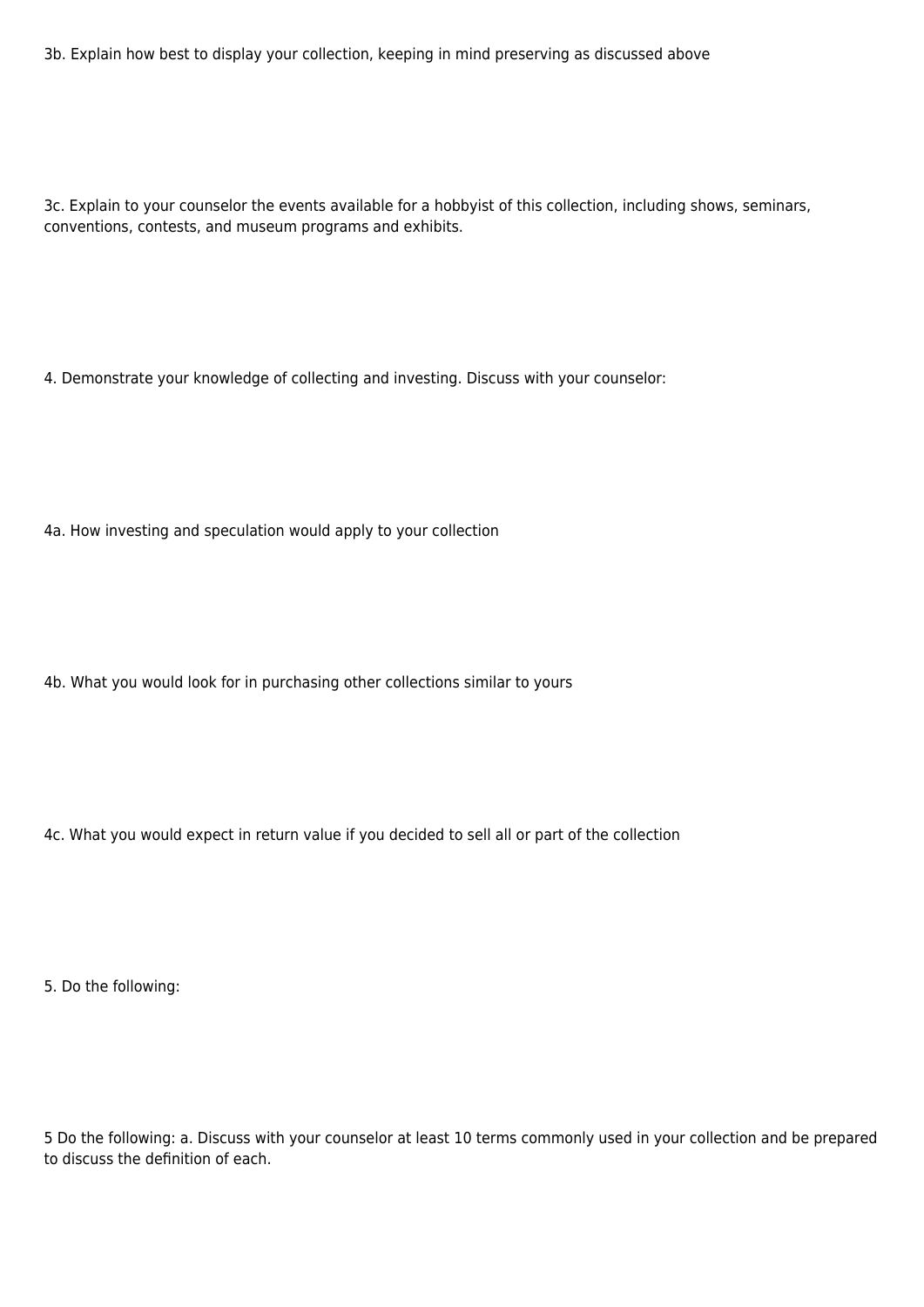5b. Show your counselor any two groups from your collection. Explain how you organized your collection and why you chose that method. (Note: If your collection is too large to transport and your counselor is unable to view your collection directly, photographs should be available to share.)

5c. Explain how your collection is valued by other collectors, and display to your counselor any price guides that may be available.

5d. Explain how your collection is graded for value, physical defects, size, and age. Show the various classifications or ratings used in your collection.

5e. List the national, state, or local association responsive to your collection.

5f. Show the location of and explain to your counselor the identification number (if applicable), series, brand name (if any), and any other special identification marks

6. Discuss with your counselor the plans you have to continue with the collection in the future.

7. Discuss with your counselor why and how collecting has changed and how this applies to your collection